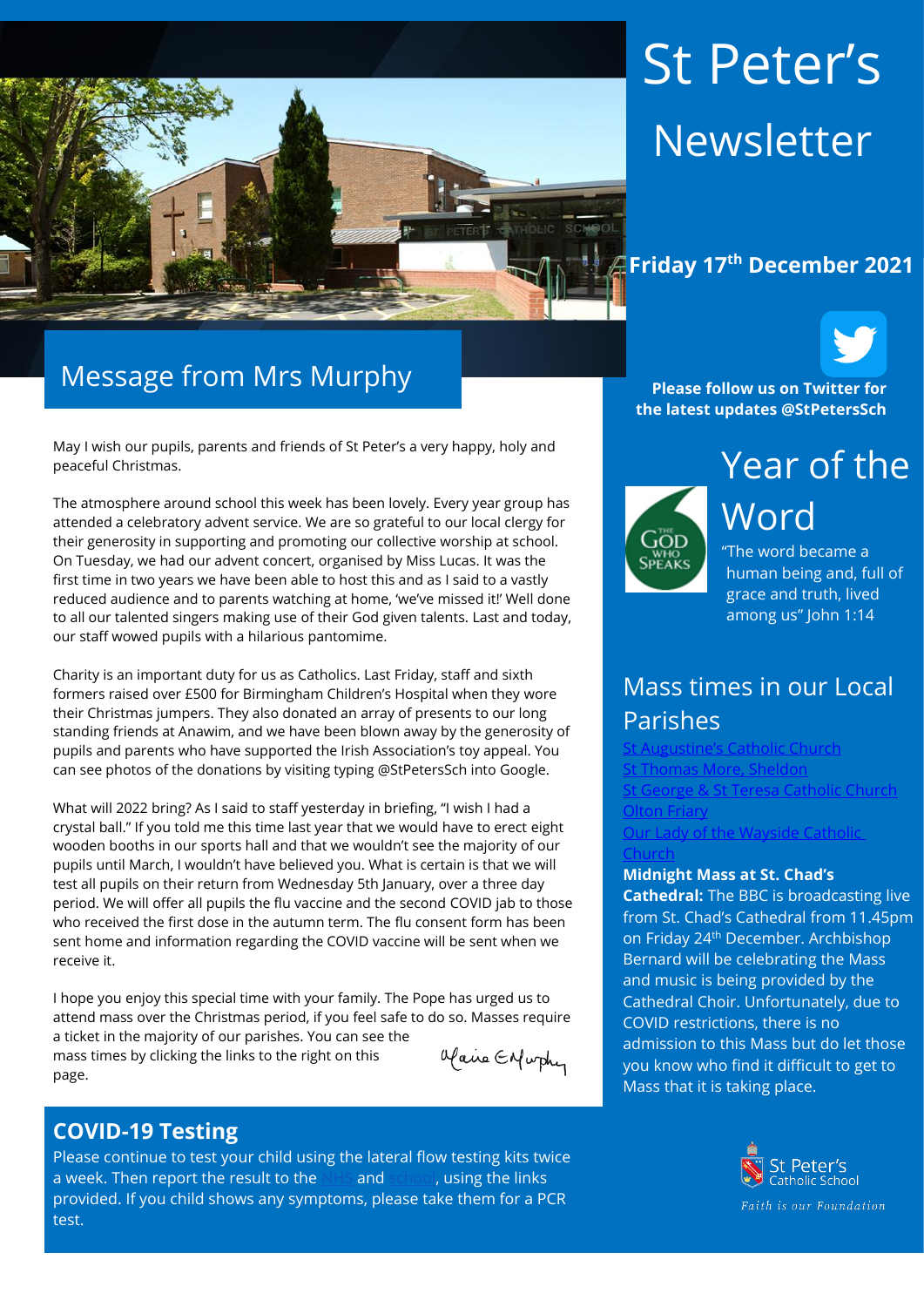# **E-safety Information**

We are aware that as the Christmas holiday approaches, children may be spending more time online. To support your child's safety online, we have looked at a number of weblinks that may help. We have divided the information into common problems and provided resources that can help keep parents informed. The categories include:

- Keeping your child safe online
- Keeping up to date with the latest apps
- Applying parental controls to digital devices, gaming consoles and social media
- Reporting issues to social media sites
- Gaming what parents need to know

#### **Keeping your child safe online**

Thinkuknow have produced a helpful resource to help keeping your child safe online while they are off school.

#### **Keeping up to date with the latest apps.**

If you're concerned about keeping up-to-date with the latest apps your child has been using, NSPCC's Net Aware provides simple guides for parents to the most popular social networks, apps and games. Simply type in the app you wish to review in the search bar and the website will provide you with useful information to help parents make an informed decision.<https://www.net-aware.org.uk/>



#### **Parental Controls**

Internet Matters.org have produced excellent resources on setting up parental controls in a step by step format. Simply click on the links below to explore ways in which parents can set up parental controls on digital devices and popular social media apps. Each circular icon that is loaded represents a guide Step-by-step Guides

and can be accessed by simply clicking on the icon.

Parental controls on; **[Smartphones and other devices](https://www.internetmatters.org/parental-controls/smartphones-and-other-devices/)**

Parental controls on; **[Entertainment and search engines](https://www.internetmatters.org/blog/parental-controls/entertainment-search-engines/)**

Parental controls on; **[Broadband and mobile networks](https://www.internetmatters.org/parental-controls/broadband-mobile/)**

Parental controls on; **[Social media](https://www.internetmatters.org/blog/parental-controls/social-media/)**

Parental controls on; **[Gaming console](https://www.internetmatters.org/blog/parental-controls/gaming-consoles/)**

#### **Reporting to social media sites**

At times, pupils may post information they regret. The easiest way to deal with this is for them to delete it from their account immediately. If another user has posted about your child which causes concern or upset, websites and social media sites offer users a way of reporting. If you click on the following link, you will be presented with a comprehensive list of guidance and ways of reporting to sites. It is important to remember that making a report does not always mean the content will be removed.

<https://www.thinkuknow.co.uk/parents/articles/Reporting-to-social-media-sites-/>

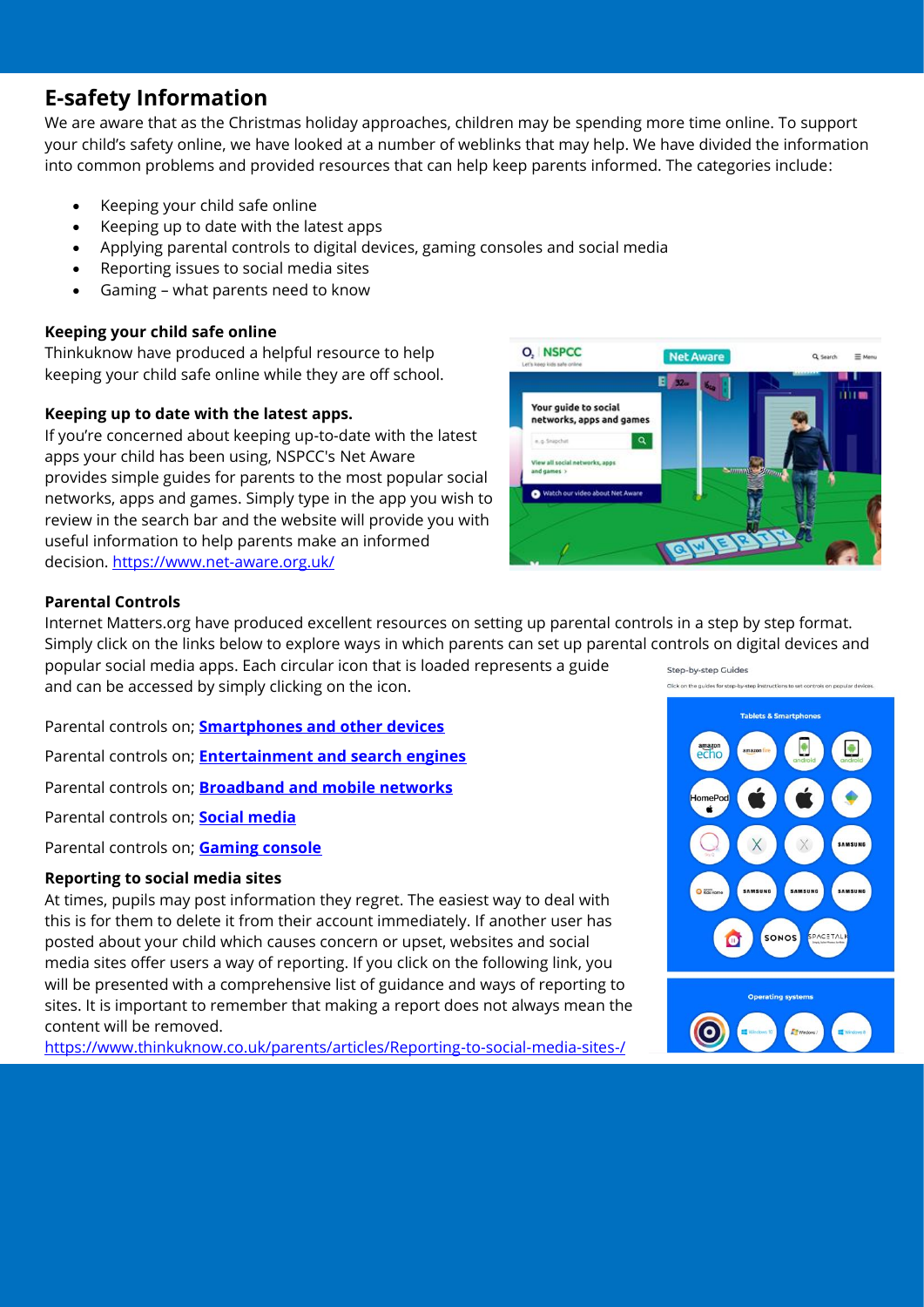

**Gaming: What's** appropriate for your child? Find out more

**Gaming: What parents need to know.** Thinkuknow have produced some useful guidelines on online gaming for young people. <https://www.thinkuknow.co.uk/parents/articles/gaming/>

On the right of the weblink above you will also find a section on 'finding appropriate games for you child' with a link to the 'Video

Standards Council Rating Board' website which allows you to search a game to review a breakdown of the content. You can also access this website by clicking on this link: <https://videostandards.org.uk/RatingBoard/>

We hope that these resources will help you to monitor your child's online activities and keep them safe in a digitally changing world.

# **Flu vaccinations**

Unfortunately, Solihull Immunisation Team had to cancel our original date of Monday 13th December for flu vaccinations. This has been rescheduled for Monday 24<sup>th</sup> January 2022. Consent forms should have been received for all pupils.

# **Year 7 and 8 January 2022 Assessments**

Advance notice: please see below the provisional schedule for the Assessments Year 7 and Year 8 pupils will be sitting in January 2022.

If, as a parent, you have any questions relating to this, please email the school office [office@st-peters.solihull.sch.uk](mailto:office@st-peters.solihull.sch.uk) and ask to forward your query for the attention of Mrs Chander.

| <b>Year 7 Assessment</b> |            | Year 7             |                | <b>Year 8 Assessment</b> |            | Year 8             |                |
|--------------------------|------------|--------------------|----------------|--------------------------|------------|--------------------|----------------|
| <b>Schedule</b>          |            | <b>Subject</b>     | <b>Period</b>  | <b>Schedule</b>          |            | <b>Subject</b>     | <b>Period</b>  |
|                          | 17 January |                    |                |                          | 17 January |                    |                |
| <b>Monday</b>            | 2022       | <b>Maths</b>       |                | <b>Monday</b>            | 2022       | <b>English</b>     | $5\overline{}$ |
|                          | 18 January |                    |                |                          | 18 January |                    |                |
| Tuesday                  | 2022       | History            |                | Tuesday                  | 2022       | <b>Maths</b>       | 5              |
|                          | 19 January |                    |                |                          | 19 January | <b>MFL Reading</b> |                |
| Wednesday                | 2022       | <b>English</b>     | $\overline{2}$ | Wednesday                | 2022       | & Writing          | 5              |
|                          | 20 January |                    |                |                          | 20 January |                    |                |
| <b>Thursday</b>          | 2022       | Geography          | 1              | <b>Thursday</b>          | 2022       | Science            | 4 <sub>b</sub> |
|                          |            | Year 7             |                |                          | 21 January |                    |                |
|                          |            | <b>Subject</b>     | <b>Period</b>  | Friday                   | 2022       | <b>English</b>     | $\overline{2}$ |
|                          | 24 January |                    |                |                          |            | Year 8             |                |
| <b>Monday</b>            | 2022       | Science            | 5              |                          |            | <b>Subject</b>     | <b>Period</b>  |
|                          | 26 January |                    |                |                          | 24 January |                    |                |
| Wednesday                | 2022       | <b>English</b>     | 4 <sub>b</sub> | Monday                   | 2022       | <b>History</b>     | $\overline{2}$ |
|                          | 27 January |                    |                |                          | 25 January |                    |                |
| <b>Thursday</b>          | 2022       | <b>RE</b>          | 4 <sub>b</sub> | Tuesday                  | 2022       | <b>RE</b>          | 4 <sub>b</sub> |
|                          | 28 January | <b>MFL Reading</b> |                |                          | 26 January |                    |                |
| Friday                   | 2022       | & Writing          | 4 <sub>b</sub> | Wednesday                | 2022       | Geography          | 4 <sub>b</sub> |

#### **Careers newsletter**

Please find attached the Careers newsletter. There is a link on the front page for you to provide feedback.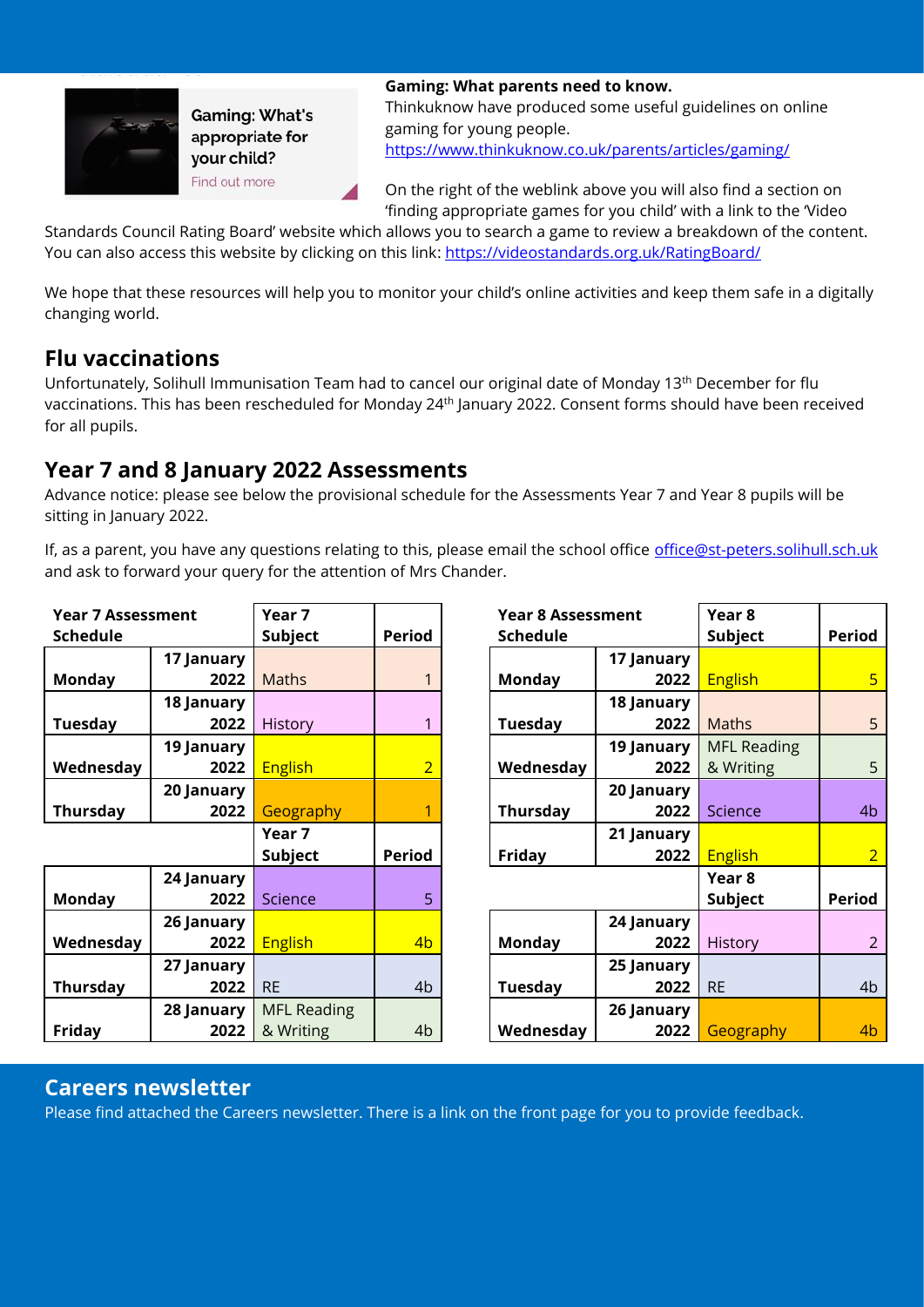# **Building resilience in children & Teenagers struggling to sleep**

For support around these two topics, please see the attached information leaflet from the Solihull parenting team.

# **Support for children and young people**

We acknowledge that Christmas can be a difficult and emotionally challenging time for some. Please see attached for details of how to access support around mental health and emotional wellbeing outside of school and over the holiday period.





# **Year 13 Social Sciences London Trip**

On the 29th and 30th November, 42 Year 13 Sociology and Criminology pupils attended a trip to London. The trip started with a Crime and Punishment walking tour, learning about the history of the punishment and criminal justice system in London from the 17<sup>th</sup> Century until present day. We then had a tour of The Royal Courts of Justice and sat in the public gallery at The Old Bailey to see real criminal trials taking place. This was invaluable experience for the students who learn about criminal behaviour and the trial process in their A-Level qualifications. We even had time for a spot of bowling and karaoke on the Monday evening! The pupils were an absolute credit to the school throughout the trip and the staff who attended were so impressed with their maturity.

#### **Christmas Jumper Day**

On Friday 10<sup>th</sup> December, we held our annual Christmas Jumper Day for staff and Sixth Form pupils, raising £556.48 for Birmingham Children's Hospital.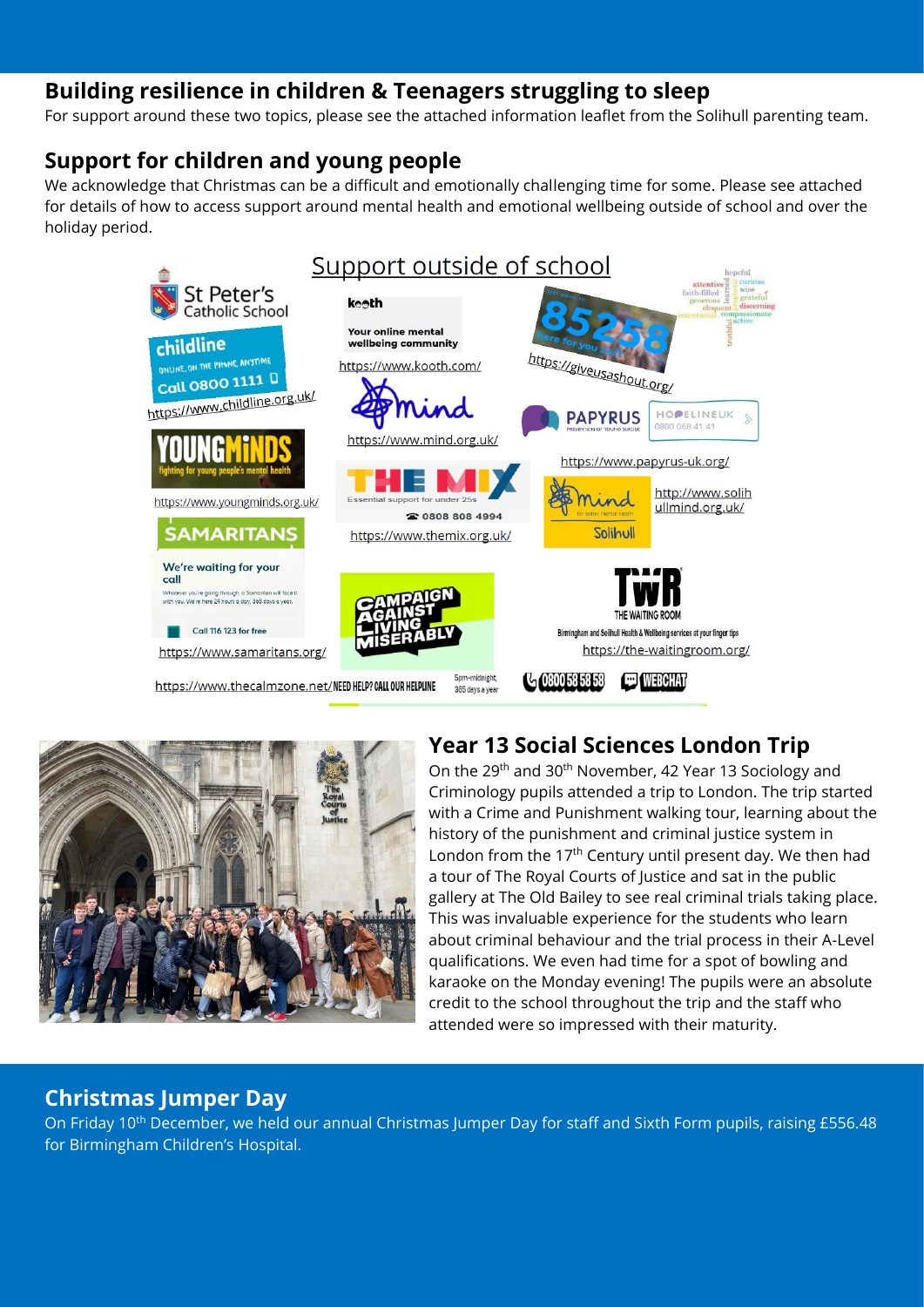# **Gender Equality Focus Week 29th November – 3 rd December**

As we moved into the season of Advent, we took some time, as a school, to focus on gender quality, particularly the issue of gender stereotypes. The week started with a [video](https://www.youtube.com/watch?v=mjPQV_FJjN4) presented by staff from all sections of our special community, to emphasise that St Peter's is taking a stand for equality. During an extended form period and subsequent sessions throughout the week, pupils learnt about different aspects of gender stereotyping, appropriate to their age, including:

- how we are influenced by global marketing campaigns
- societal expectations of gender choices and roles
- gender bias in campaigns about health
- gender inequalities in car safety testing where only crash test dummies based on males are used, with Volvo taking the lead by developing a virtual pregnant crash test dummy
- mental health and male suicide

Each year group had an assembly focusing on gender stereotypes and everyday sexism, titled 'Sexism starts with stereotypes' which suggested ways we can challenge these issues at St Peter's. It ended with this prayer:

#### *Dear Lord,*

*You created each and every one of us in Your image, so we can know and love as You do. We are called by You to live together in union, despite our differences. Help us to recognise that we are all of equal worth in Your eyes, and treat each other with dignity and respect, as we move into the season of Advent and prepare ourselves for the coming of Christ. Amen*

KS3 pupils were asked to come up with a slogan to challenge gender stereotypes, the winner was Summer L in 7 Thomas with the slogan 'Extinction of Archaic Ideologies #Gendersaurus', which will be used on posters to be displayed around school. KS4 and KS5 pupils were invited to write an article for this newsletter titled 'What role do secondary school play in gender equality?', the KS4 winner was Emma H in 11 Mark and KS5 winner was Ownie F in 12John. Their entries are published in this newsletter. All three winners will receive a £20 Amazon voucher. Gender equality and challenging stereotypes is an important priority for us at St Peter's, every day of every week in the year, but it was important for us to take this opportunity to put the issues in the spotlight for this week.

#### **What role do secondary schools play in gender equality?**

Secondary school is an environment encompassing hundreds of young, impressionable minds. It is a place where hundreds of children gain knowledge and recognition of, not only themselves, but others around them. It is crucial for secondary schools to intervene and provide information for these growing minds in order to ensure they are all equally exposed to gender equality. It is important to establish a base of understanding and recognition of the problems in society as a result of gender inequality, before being able to address the problems it causes. Gender equality is not only a concern of establishing education for all, but it is vital to make sure that society retains societal innovation through the persistence of gender innovation. Not all children are exposed to modernised societal standards outside of school, resulting in the acceptance of previous standards for gender roles.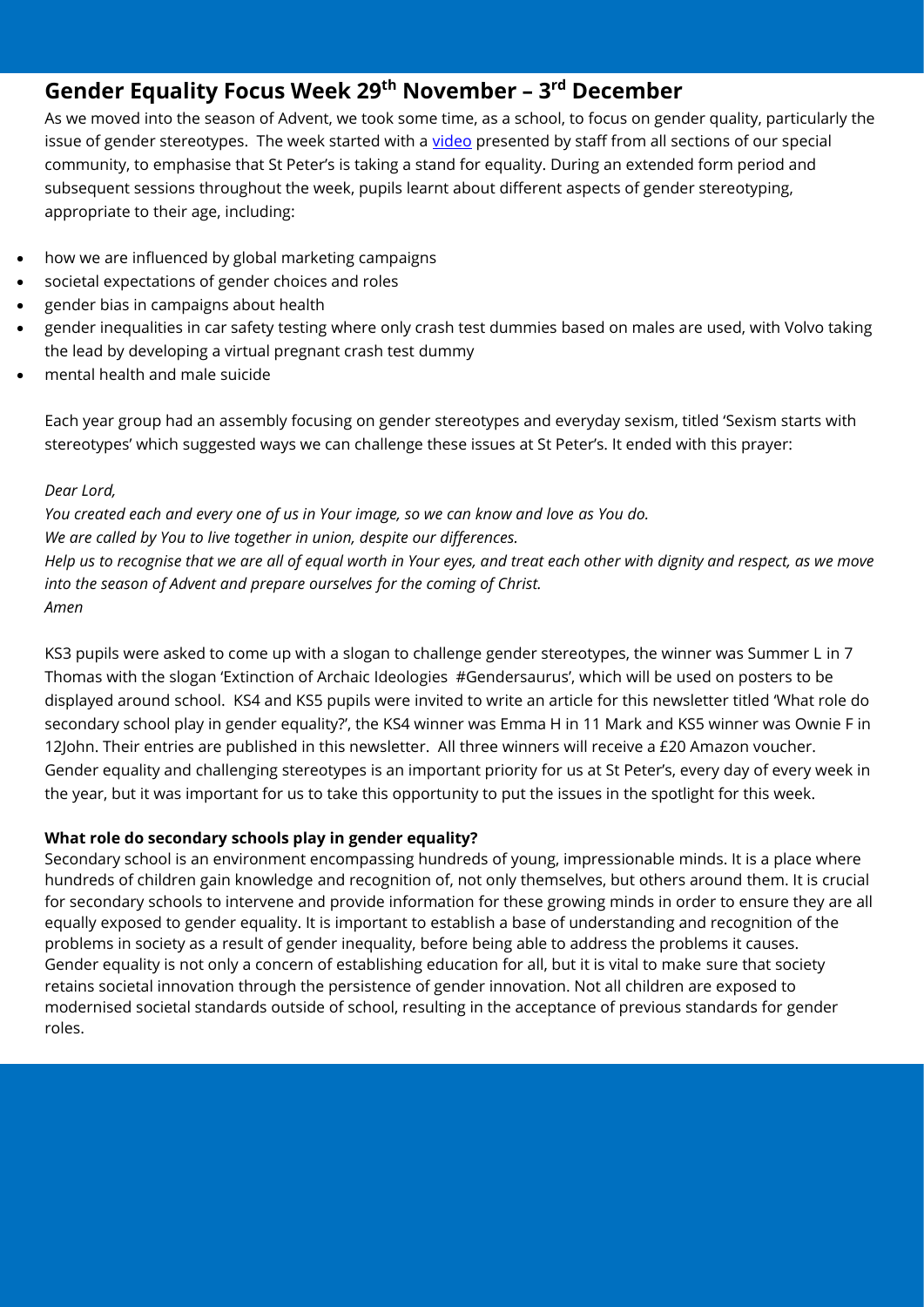Secondary schools have the responsibility of increasing opportunities for the less female/male dominated sectors in education as this has positive consequences regarding the future, pay gaps and equal chances for everyone regardless of their gender. Ownie F, 12 John

Secondary schools have a very negative impact on gender equality not because of the actions of the school itself but because of the environment that the teenagers have grown up in. Whether this was within primary school or within their home life. Due to this environment that they have grown used to, they now use gender stereotypes in their everyday life, and it is becoming increasingly difficult to challenge this.

The typical gender stereotypes found within secondary schools are: 'you hit like a girl'; 'that girls shouldn't be good at maths or science' and that 'boys aren't good at English'. Many people break these stereotypes throughout their day, yet they are persecuted by their peers and are called names by those around them. Although the school doesn't contribute to gender inequality and sexism, the school does nothing to stop this from happening. Within the modern-day society that we live in it is imperative to not put people into boxes as it can cause people to not fulfil their full potential.

Throughout this past week we have been going through gender stereotypes within our forms but still people are stereotyping within their lessons and this must stop. Many people do not conform to these norms, and through having people talk like these gender norms are okay, must stop. Due to this many people may try to change themselves to fit inside these boxes and this will lead to health implications including self-harm, eating disorders and someone pushing their self to do too much exercise.

We must be looking after those within are community not forcing them to conform to gender norms. Groups are often labelled based on sex, that they must act a certain way, do a certain job and must 'obey' their partner. People are also stereotyped on their race or ethnicity, that because they believe in a God that this is not 'normal' and that people then believe they are plotting against the rest of the community.

Stereotypes are deeply embedded within social institutions and wider culture because of the history of our country. Throughout history women have been put into a group by men because it was believed and is still mentioned that women should be delicate and dainty while men are strong and brave. Women were made to stay at home to look after the children and the house. It took hundreds of years for women to receive the vote, finally a chance of equality was struck upon in 1928 when women over the age of 21 got the chance to vote; but this was only the tip of the iceberg however, we're still chipping away at this. Still today women do not get paid the same as men throughout the workplace and are treated differently compared.

What can we do to help? Well, we could make it well known of what is happening, as at this point the female-male earnings was 81.9% even though they were doing the same job, and this is still going unnoticed both nationally and internationally. Imagine men and women get paid the same, when would you guess that women's funding gets cut; according to recent statistics women would work around 2 months for free. But we still have equality, right?

Secondary schools need to challenge these gender stereotypes to ensure that this behaviour does not continue with the people to their future career and family life. There is great stigma around these stereotypes as people find it very difficult to change their behaviour but through mentioning these multiple times throughout their day, they will begin to understand the problems that they are causing through stereotyping and will gradually change how they act. It will take years to overcome gender stereotyping but if we start now then it will make a huge difference in our future lives.

Emma H, 11 Mark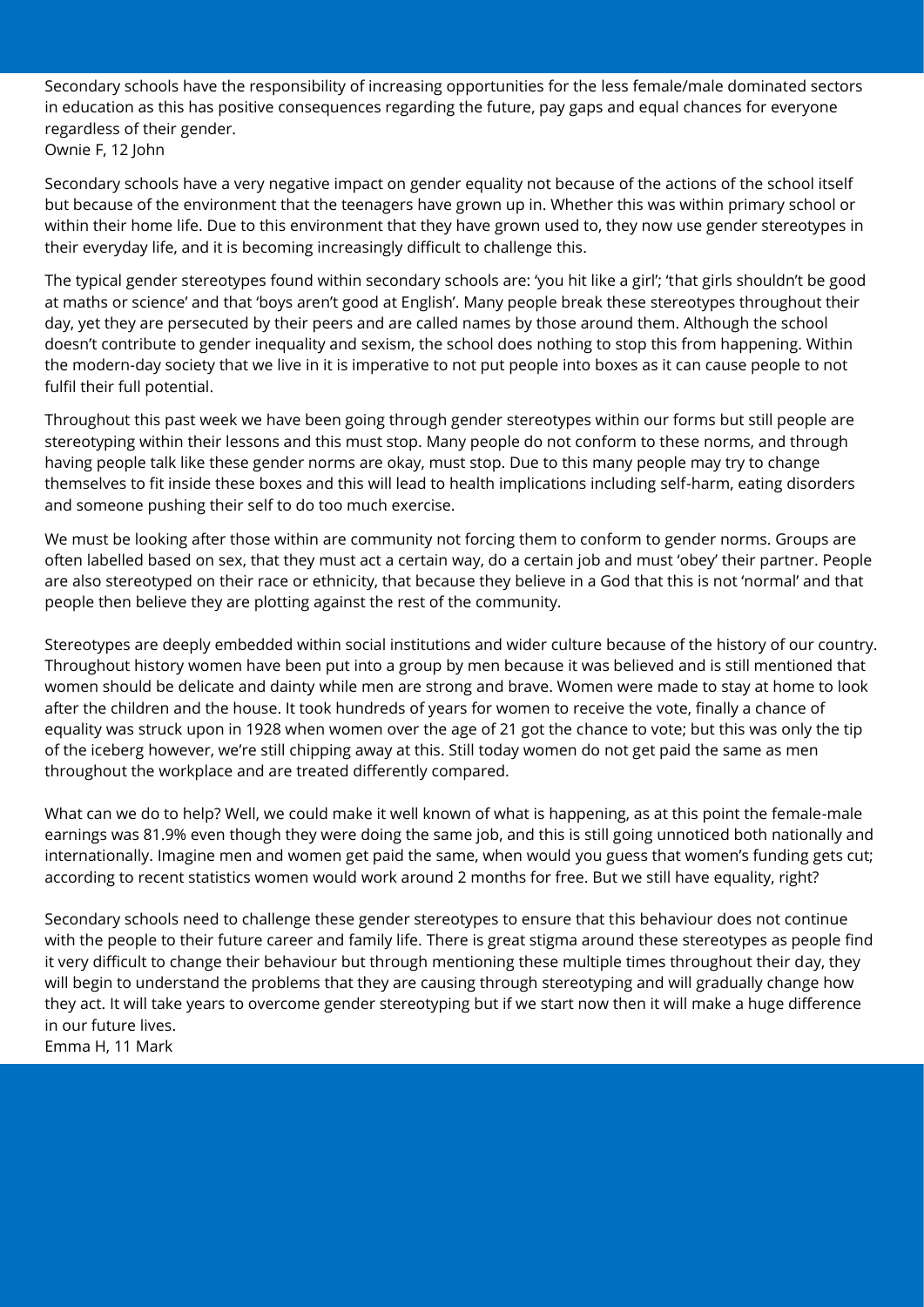#### **Admission consultation**

Every year the admission arrangements for schools and academies are reviewed and determined. There must be a consultation if any significant changes are being proposed or if there has not been a consultation for 7 years.

The following schools are carrying out a consultation:

Bentley Heath CE Primary School Bishop Wilson CE Primary School Lady Katherine Leveson CE Primary School Light Hall School Our Lady of the Wayside Catholic Primary School Smith's Wood Primary Academy St Alphege CE Infant & Junior Schools St Augustine's Catholic Primary School St George & St Teresa Catholic Primary School St Margaret's CE Primary School St Mary & St Margaret's CE Primary School St Patrick's CE Primary School

The consultation period is from 20 December 2021 to 31 January 2022. You can view the proposed admission arrangements on each school's website or on the Solihull Council website:

School admission arrangements [\(solihull.gov.uk\)](https://protect-eu.mimecast.com/s/41yrCj0gYHR3k5CWVHkq?domain=solihull.gov.uk)[<https://www.solihull.gov.uk/Schools-and-learning/Admissions](https://protect-eu.mimecast.com/s/yeALCkrj2U5rZWuV1TBd?domain=solihull.gov.uk)[arrangements>](https://protect-eu.mimecast.com/s/yeALCkrj2U5rZWuV1TBd?domain=solihull.gov.uk)

Comments or views regarding the proposed arrangements should be sent to the relevant school or academy by 5pm on 31 January 2022. Admission arrangements for all other schools and academies in Solihull will not be changed.

# **Uniform**

The standard of uniform worn by the majority of pupils at St Peter's is excellent and the support of parents is greatly appreciated in ensuring this continues. To maintain high standards, there are consequences in place for pupils who do not follow the school rules regarding uniform. All uniform will be checked on Wednesday 5<sup>th</sup> January. Please make sure that pupils are ready for the new term in the correct attire. A note from a parent to explain a uniform issue is most welcome but is taken as an explanation not an excuse and sanctions may still continue. A few reminders:

- No jewellery is not permitted at all including earrings, rings and bracelets etc.
- Piercings are not permitted including nose piercings, etc.
- Nail varnish or false nails are not permitted at St Peter's.
- Footwear must be plain black and sensible. Trainers, pumps or boots are not allowed. Any footwear which looks like a trainer or has a sports logo is considered incorrect.
- A school tie must be worn with a white shirt. All pupils must wear the white shirt and tie during the Spring term.
- All pupils must wear a blazer to school.
- Only grey school trousers are permitted. Tight or skinny fitted trousers or leggings are not permitted.